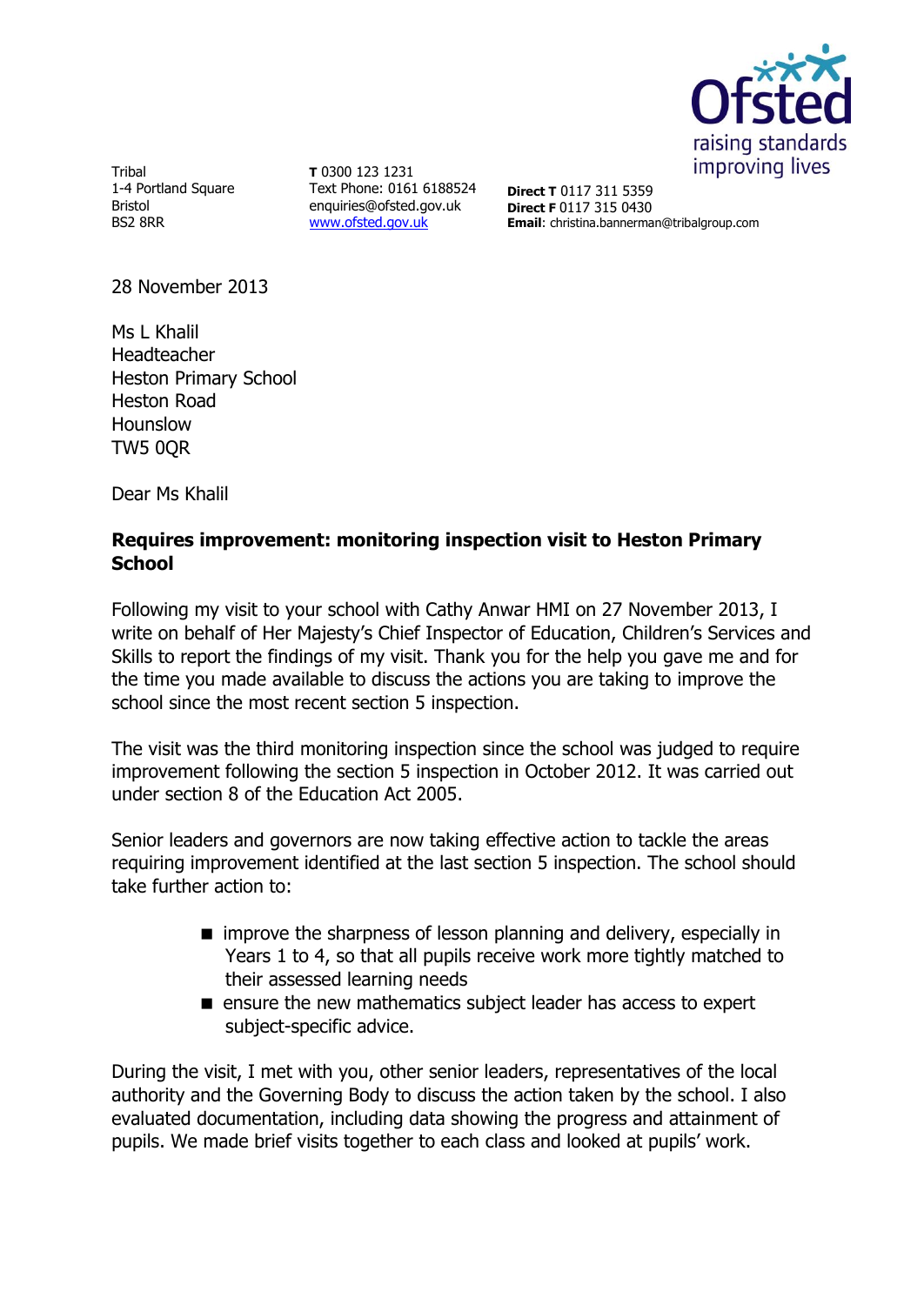

## **Context**

Several new teaching staff, including a new assistant headteacher, began work at the school in September 2013.

## **Main findings**

After the very turbulent past year, reported in my previous letters, you now say that you are 'cautiously optimistic' about the school's situation. I agree with you. The school is not certain of becoming good by the time of its next inspection, but it has a chance. Since the spring and early summer, there has been a real shift of thinking. You have listened carefully to the local authority, your governors and me, demonstrating considerable resilience and commitment. You now lead the school much more firmly and, creditably, involve many others in leadership. School leaders are better focused, more ambitious, and clear thinking in the most important areas. You inducted new staff this term carefully, so they know what the priorities are. There is evidence of notable improvement in teaching, the curriculum and pupils' progress. Now, in our conversations, we are considering how to refine systems, which are working. In the past, we had to discuss fundamental change.

The deputy headteacher manages and evaluates assessment data very well. Pupils' work is now assessed accurately. New senior leaders are making strong contributions. In mathematics, the new interim subject leader has put in place a strong and inventive plan to bring needed improvement. However, he is not a mathematics specialist and it is right that subject-specific support should be arranged for him. Other subject leaders ensure a broad curriculum with all subjects having their place. I was pleased, for example, to note the priority given to physical education, art and music. It was very good to see that younger pupils had responded creatively and with such interest to compositions by Stravinsky, Britten and Grieg. A Year 5 class played recorders together accurately, using notation helpfully.

Lessons engage and interest pupils. Some lessons are, valuably, outdoors. Teachers ask better questions to challenge pupils' thinking. I also noted student teachers contributing skilfully in lessons. We discussed and agreed that, in Years 1 to 4 in particular, you need to ensure that work set by teachers is sharply focused on meeting the precise, assessed, learning needs of each pupil. In lessons observed today, for example, pupils enjoyed writing instructions and captions in stimulating, lively activities. We saw talk being well used to improve pupils' vocabulary and confidence, of particular benefit to those for whom English is not the first language. But pupils' individual learning needs in respect of grammar, letter formation, punctuation and spelling were not as well addressed through these activities as they might have been. This more focused work appears better established in older year groups.